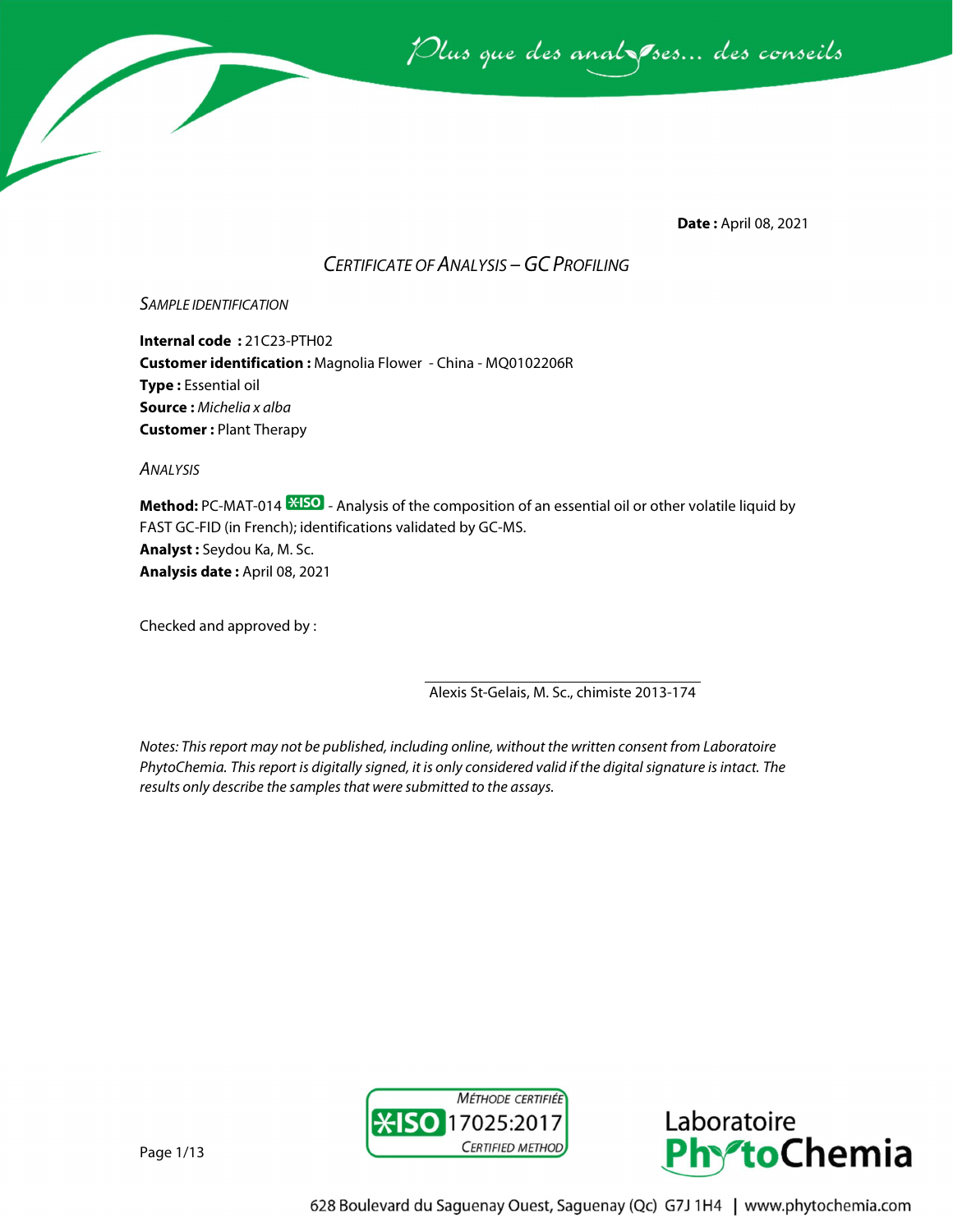#### *PHYSICOCHEMICAL DATA*

### **Physical aspect:** Dark orange liquid **Refractive index:** 1.4662 ± 0.0003 (20 °C; method PC-MAT-016)

#### *ISO17382:2007 -OIL OF MAGNOLIA FLOWER, CHINA TYPE*

| Compound                | Min.%  | Max. % | Observed % | <b>Complies?</b> |
|-------------------------|--------|--------|------------|------------------|
| Methyl 2-methylbutyrate | 0.7    | 6.3    | 5.7        | Yes              |
| 1,8-Cineole             | 0.3    | 0.8    | 0.3        | Yes              |
| $(E)-\beta$ -Ocimene    | 1.1    | 3.4    | 2.2        | <b>Yes</b>       |
| $(Z)-\beta$ -Ocimene    | 0.9    | 2.4    | 1.7        | Yes              |
| a-Copaene               | 0.1    | 0.8    | 0.4        | <b>Yes</b>       |
| Linalool                | 50.0   | 72.0   | 61.2       | Yes              |
| $\beta$ -Elemene        | 2.1    | 10.0   | 2.9        | <b>Yes</b>       |
| β-Caryophyllene         | 1.2    | 7.0    | 3.5        | Yes              |
| δ-Cadinene              | 0.3    | 2.5    | 1.0        | <b>Yes</b>       |
| Nerol                   | 0.001  | 0.300  | 0.116      | Yes              |
| Methyleugenol           | 1.2    | 4.4    | 2.1        | <b>Yes</b>       |
| (E)-Nerolidol           | 0.2    | 0.6    | 0.4        | Yes              |
| Methyl (E)-isoeugenol   | 0.3    | 1.8    | 0.5        | Yes              |
| <b>Refractive index</b> | 1.4650 | 1.4900 | 1.4662     | Yes              |

# *CONCLUSION*

No adulterant, contaminant or diluent has been detected using this method.



**PhroChemia**<br>*PhroChemia*<br>*Plus que des anal pres... des conseils*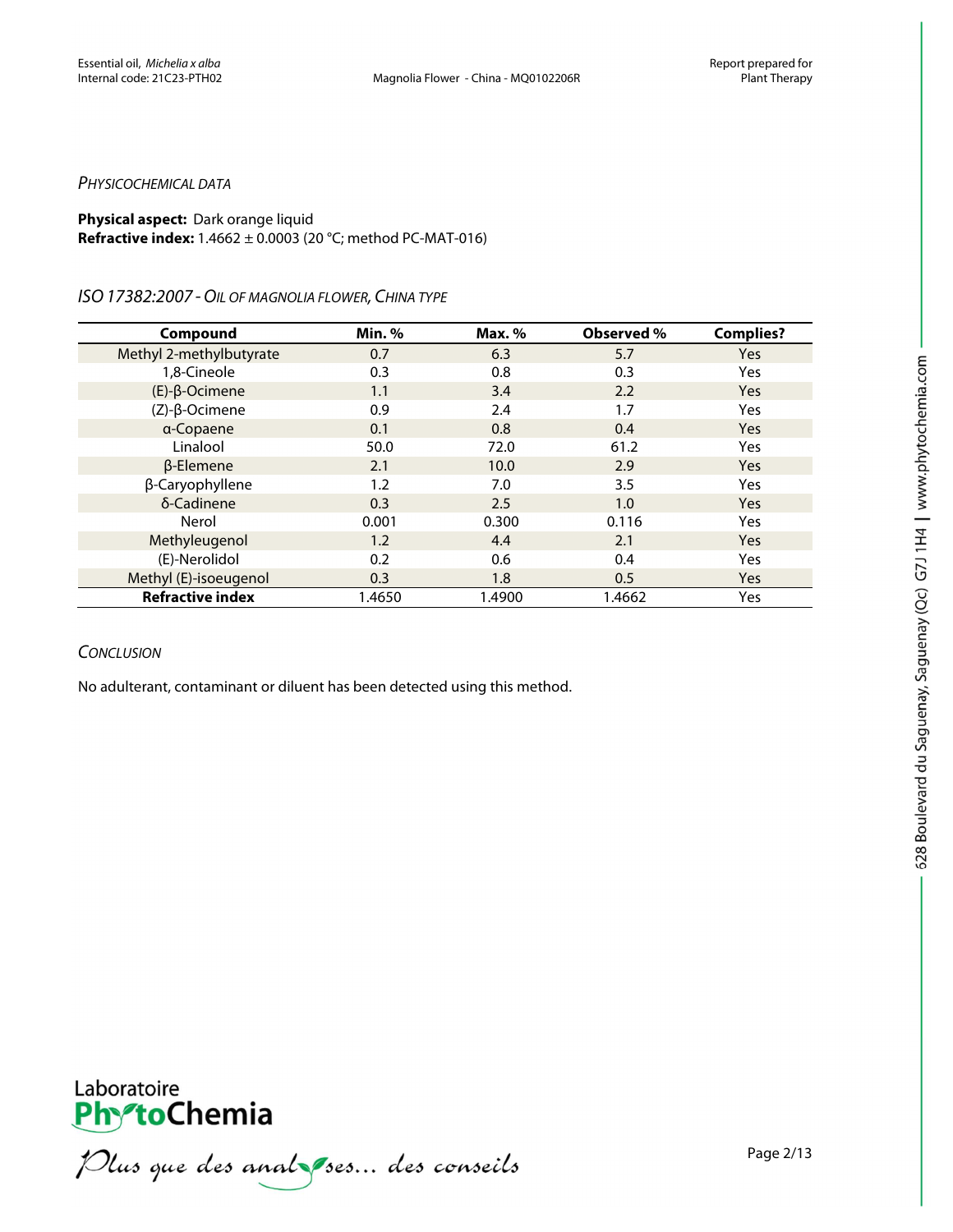# *ANALYSIS SUMMARY – CONSOLIDATED CONTENTS*

New readers of similar reports are encouraged to read table footnotes at least once.

| <b>Identification</b>       | $\%$       | <b>Class</b>         |
|-----------------------------|------------|----------------------|
| Ethanol                     | tr         | Aliphatic alcohol    |
| Isobutyral                  | tr         | Aliphatic aldehyde   |
| Methyl propionate           | 0.06       | Aliphatic ester      |
| 1,3-Cyclohexadiene          | tr         | Alkene               |
| <b>Isovaleral</b>           | tr         | Aliphatic aldehyde   |
| 2-Methylbutyral             | 0.05       | Aliphatic aldehyde   |
| Methyl isobutyrate          | 0.01       | Aliphatic ester      |
| 2-Methylbutanenitrile       | 0.01       | Aliphatic nitrile    |
| Methyl butyrate             | 0.07       | Aliphatic ester      |
| Isoamyl alcohol             | 0.02       | Aliphatic alcohol    |
| 2-Methylbutanol             | 0.06       | Aliphatic alcohol    |
| Methyl 2-methylbutyrate     | 5.67       | Aliphatic ester      |
| Ethyl 2-methylbutyrate      | tr         | Aliphatic ester      |
| Methyl tiglate              | 0.10       | Aliphatic ester      |
| Isovaleric acid             | $0.40*$    | Aliphatic acid       |
| Hexanol                     | 0.01       | Aliphatic alcohol    |
| 2-Methylbutyric acid        | $[0.40]$ * | Aliphatic acid       |
| 2-Heptanone                 | 0.01       | Aliphatic ketone     |
| Heptanal                    | 0.01       | Aliphatic aldehyde   |
| Methyl hexanoate            | 0.03       | Aliphatic ester      |
| a-Thujene                   | tr         | Monoterpene          |
| a-Pinene                    | 0.14       | Monoterpene          |
| Camphene                    | 0.05       | Monoterpene          |
| Sabinene                    | tr         | Monoterpene          |
| β-Pinene                    | 0.40       | Monoterpene          |
| 6-Methyl-5-hepten-2-one     | tr         | Aliphatic ketone     |
| <b>Myrcene</b>              | 0.08       | Monoterpene          |
| (3Z)-Hexenyl acetate        | tr         | Aliphatic ester      |
| a-Terpinene                 | 0.03       | Monoterpene          |
| Caproic acid                | 0.04       | Aliphatic acid       |
| para-Cymene                 | 0.03       | Monoterpene          |
| Limonene                    | 0.02       | Monoterpene          |
| 1,8-Cineole                 | 0.34       | Monoterpenic ether   |
| $(Z)-\beta$ -Ocimene        | 1.68       | Monoterpene          |
| $(E)$ -β-Ocimene            | 2.22       | Monoterpene          |
| γ-Terpinene                 | 0.04       | Monoterpene          |
| cis-Sabinene hydrate        | 0.01       | Monoterpenic alcohol |
| cis-Linalool oxide (fur.)   | 0.12       | Monoterpenic alcohol |
| trans-Linalool oxide (fur.) | 0.16       | Monoterpenic alcohol |
| Terpinolene                 | 0.04       | Monoterpene          |
| Methyl benzoate             | 0.03       | Phenolic ester       |
| trans-Sabinene hydrate      | 0.01       | Monoterpenic alcohol |
| Rosefuran                   | 0.01       | Monoterpenic ether   |
| Hotrienol                   | 0.09       | Monoterpenic alcohol |
| Linalool                    | 61.17      | Monoterpenic alcohol |

Laboratoire<br>**PhytoChemia**<br>*Plus que des anal ses... des conseils*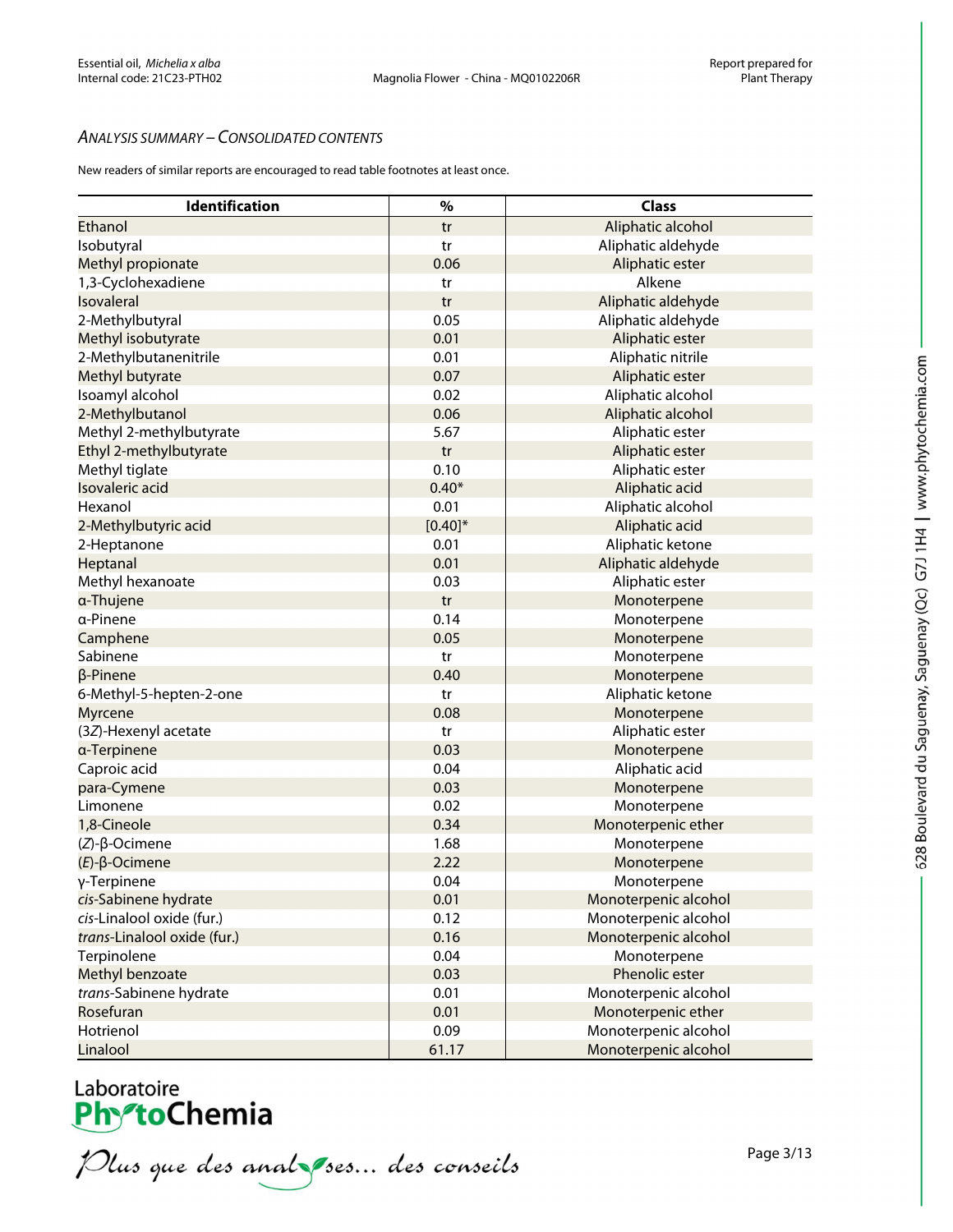| endo-Fenchol                              | 0.08       | Monoterpenic alcohol             |
|-------------------------------------------|------------|----------------------------------|
| Phenylethyl alcohol                       | 0.26       | Simple phenolic                  |
| Methyl octanoate                          | 0.02       | Aliphatic ester                  |
| allo-Ocimene                              | 0.04       | Monoterpene                      |
| (Z)-Myroxide                              | 0.01       | Monoterpenic ether               |
| Camphor                                   | 0.03       | Monoterpenic ketone              |
| Camphene hydrate                          | 0.01       | Monoterpenic alcohol             |
| Nerol oxide                               | 0.01       | Aliphatic ether                  |
| Borneol                                   | 0.05       | Monoterpenic alcohol             |
| cis-Linalool oxide (pyr.)                 | 0.01       | Monoterpenic alcohol             |
| Terpinen-4-ol                             | 0.08       | Monoterpenic alcohol             |
| trans-Linalool oxide (pyr.)               | 0.01       | Monoterpenic alcohol             |
| a-Terpineol                               | 0.52       | Monoterpenic alcohol             |
| Methylchavicol                            | 0.08       | Phenylpropanoid                  |
| (3E,5E)-2,6-Dimethylocta-3,5,7-trien-2-ol | tr         | Monoterpenic alcohol             |
| Nerol                                     | 0.12       | Monoterpenic alcohol             |
| Phenylethyl acetate                       | 0.06       | Phenolic ester                   |
| Geraniol                                  | 0.33       | Monoterpenic alcohol             |
| Undec-(5Z)-en-2-one                       | 0.03       | Aliphatic ketone                 |
| Safrole                                   | 0.07       | Phenylpropanoid                  |
| Indole                                    | 0.06       | Indole                           |
| 1-Nitro-2-phenylethane                    | 0.03       | Simple phenolic                  |
| Methyl anthranilate                       | 0.02       | Phenolic ester                   |
| a-Cubebene                                | 0.13       | Sesquiterpene                    |
| Hodiendiol derivative III                 | 0.02       | Oxygenated monoterpene           |
| a-Copaene                                 | 0.37       | Sesquiterpene                    |
| $cis$ - $\beta$ -Elemene                  | 0.10       | Sesquiterpene                    |
| β-Elemene                                 | 2.85       | Sesquiterpene                    |
|                                           | 2.10       |                                  |
| Methyleugenol<br>β-Caryophyllene          | 3.52       | Phenylpropanoid<br>Sesquiterpene |
| cis-a-Bergamotene                         | 0.07       |                                  |
| a-Santalene                               | 0.08       | Sesquiterpene                    |
|                                           | 0.04       | Sesquiterpene                    |
| $\beta$ -Copaene<br>a-Guaiene             | $0.20*$    | Sesquiterpene                    |
|                                           | $[0.20]$ * | Sesquiterpene                    |
| trans-α-Bergamotene                       |            | Sesquiterpene<br>Phenolic ester  |
| Phenylethyl butyrate<br>a-Humulene        | 0.05       |                                  |
|                                           | 1.27       | Sesquiterpene                    |
| allo-Aromadendrene                        | 0.02       | Sesquiterpene                    |
| $(E)$ - $\beta$ -Farnesene                | 0.05       | Sesquiterpene                    |
| trans-Cadina-1(6),4-diene                 | 0.06       | Sesquiterpene                    |
| Selina-4,11-diene                         | 0.36       | Sesquiterpene                    |
| y-Muurolene                               | 0.09       | Sesquiterpene                    |
| Germacrene D                              | $0.68*$    | Sesquiterpene                    |
| a-Amorphene                               | $[0.68]$ * | Sesquiterpene                    |
| Unknown                                   | 0.03       | Sesquiterpene                    |
| β-Selinene                                | 1.39       | Sesquiterpene                    |
| Phenylethyl isovalerate                   | 0.20       | Phenolic ester                   |
| Valencene                                 | 0.05       | Sesquiterpene                    |
| a-Selinene                                | 1.20       | Sesquiterpene                    |
| epi-Cubebol                               | 0.03       | Sesquiterpenic alcohol           |
| a-Muurolene                               | 0.12       | Sesquiterpene                    |
| Methyl (E)-isoeugenol                     | 0.49       | Phenylpropanoid                  |

Laboratoire<br>**Phy<sup>s</sup>toChemia** 

Plus que des analzes... des conseils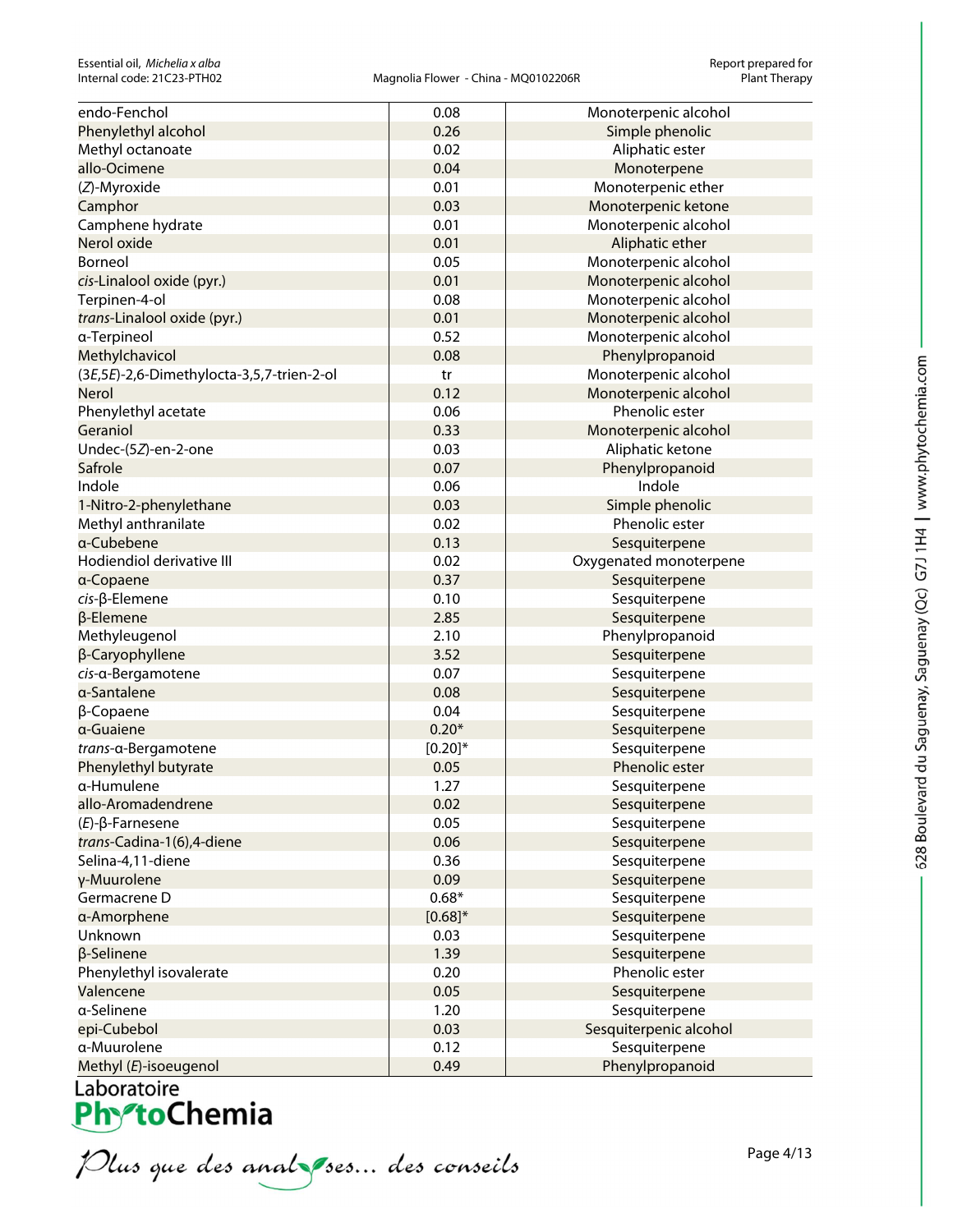| <b>Consolidated total</b>              | 97.24% |                          |
|----------------------------------------|--------|--------------------------|
| <b>Tricosane</b>                       | 0.03   | Alkane                   |
| Docosane                               | 0.01   | Alkane                   |
| Heneicosane                            | 0.03   | Alkane                   |
| Methyl a-linolenate                    | 0.25   | Aliphatic ester          |
| <b>Methyl linoleate</b>                | 0.43   | Aliphatic ester          |
| Eicosane                               | 0.01   | Alkane                   |
| Methyl palmitate                       | 0.04   | Aliphatic ester          |
| Nonadecane                             | 0.02   | Alkane                   |
| Unknown                                | 0.21   | Aliphatic ester          |
| Unknown                                | 0.17   | Aliphatic ester          |
| Unknown                                | 0.04   | Oxygenated sesquiterpene |
| Unknown                                | 0.05   | Lignan                   |
| Germacra-4(15), 5, 10(14)-trien-1β-ol? | 0.01   | Sesquiterpenic alcohol   |
| (3Z)-Caryophylla-3,8(13)-dien-5β-ol    | 0.16   | Sesquiterpenic alcohol   |
| α-Cadinol                              | 0.07   | Sesquiterpenic alcohol   |
| Selin-11-en-4α-ol                      | 0.46   | Sesquiterpenic alcohol   |
| Phenylethyl hexanoate                  | 0.32   | Phenolic ester           |
| τ-Cadinol                              | 0.33   | Sesquiterpenic alcohol   |
| τ-Muurolol                             | 0.30   | Sesquiterpenic alcohol   |
| 1-epi-Cubenol                          | 0.12   | Sesquiterpenic alcohol   |
| Junenol                                | 0.04   | Sesquiterpenic alcohol   |
| Unknown                                | 0.12   | Oxygenated sesquiterpene |
| Humulene epoxide II                    | 0.10   | Sesquiterpenic ether     |
| Viridiflorol                           | 0.02   | Sesquiterpenic alcohol   |
| Caryophyllene oxide                    | 0.40   | Sesquiterpenic ether     |
| (E)-Nerolidol                          | 0.37   | Sesquiterpenic alcohol   |
| Elemicin                               | 0.03   | Phenylpropanoid          |
| α-Elemol                               | 0.04   | Sesquiterpenic alcohol   |
| Isocaryophyllene epoxide B             | 0.07   | Sesquiterpenic ether     |
| a-Calacorene                           | 0.05   | Sesquiterpene            |
| a-Cadinene                             | 0.03   | Sesquiterpene            |
| trans-Cadina-1,4-diene                 | 0.18   | Sesquiterpene            |
| Zonarene                               | 0.01   | Sesquiterpene            |
| δ-Cadinene                             | 0.97   | Sesquiterpene            |
| trans-Calamenene                       | 0.04   | Sesquiterpene            |
| Unknown                                | 0.02   | Sesquiterpene            |
| (3E,6E)-α-Farnesene                    | 0.14   | Sesquiterpene            |
| Cubebol                                | 0.04   | Sesquiterpenic alcohol   |
| γ-Cadinene                             | 0.07   | Sesquiterpene            |
| β-Bisabolene                           | 0.30   | Sesquiterpene            |
| δ-Guaiene                              | 0.05   | Sesquiterpene            |
| Germacrene A                           | 0.29   | Sesquiterpene            |

\*: Individual compounds concentration could not be found due to overlapping coelutions on columns considered [xx]: Duplicate percentage due to coelutions, not taken into account in the consolidated total tr: The compound has been detected below 0.005% of total signal.

Note: no correction factor was applied

**About "consolidated" data:** The table above presents the breakdown of the sample volatile constituents after applying an algorithm to collapse data acquired from the multi-columns system of PhytoChemia into a single set of consolidated contents. In case of discrepancies between columns, the algorithm is set to prioritize data from the most standard DB-5 column, and smallest values so as to avoid overestimating individual content. This process is semi-automatic. Advanced users are invited to consult the "Full analysis data" table after the chromatograms in this report to access the full untreated data and perform their own calculations if needed.

Laboratoire **PhytoChemia** 

Plus que des analzes... des conseils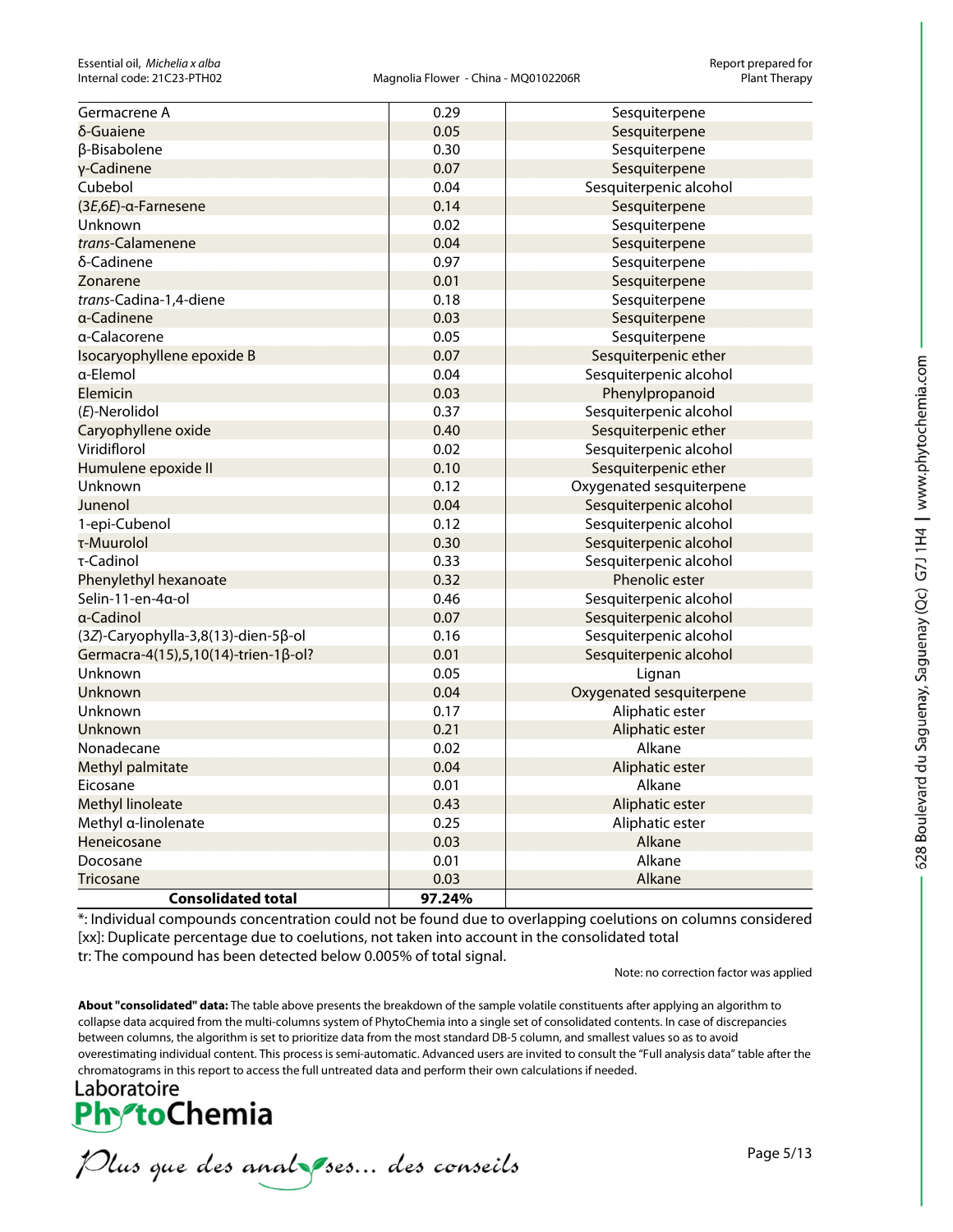**Unknowns:** Unknown compounds' mass spectral data is presented in the "Full analysis data" table. The occurrence of unknown compounds is to be expected in many samples, and does not denote particular problems unless noted otherwise in the conclusion.



Laboratoire<br>PhytoChemia<br>*Plus que des analyses*... *des conseils*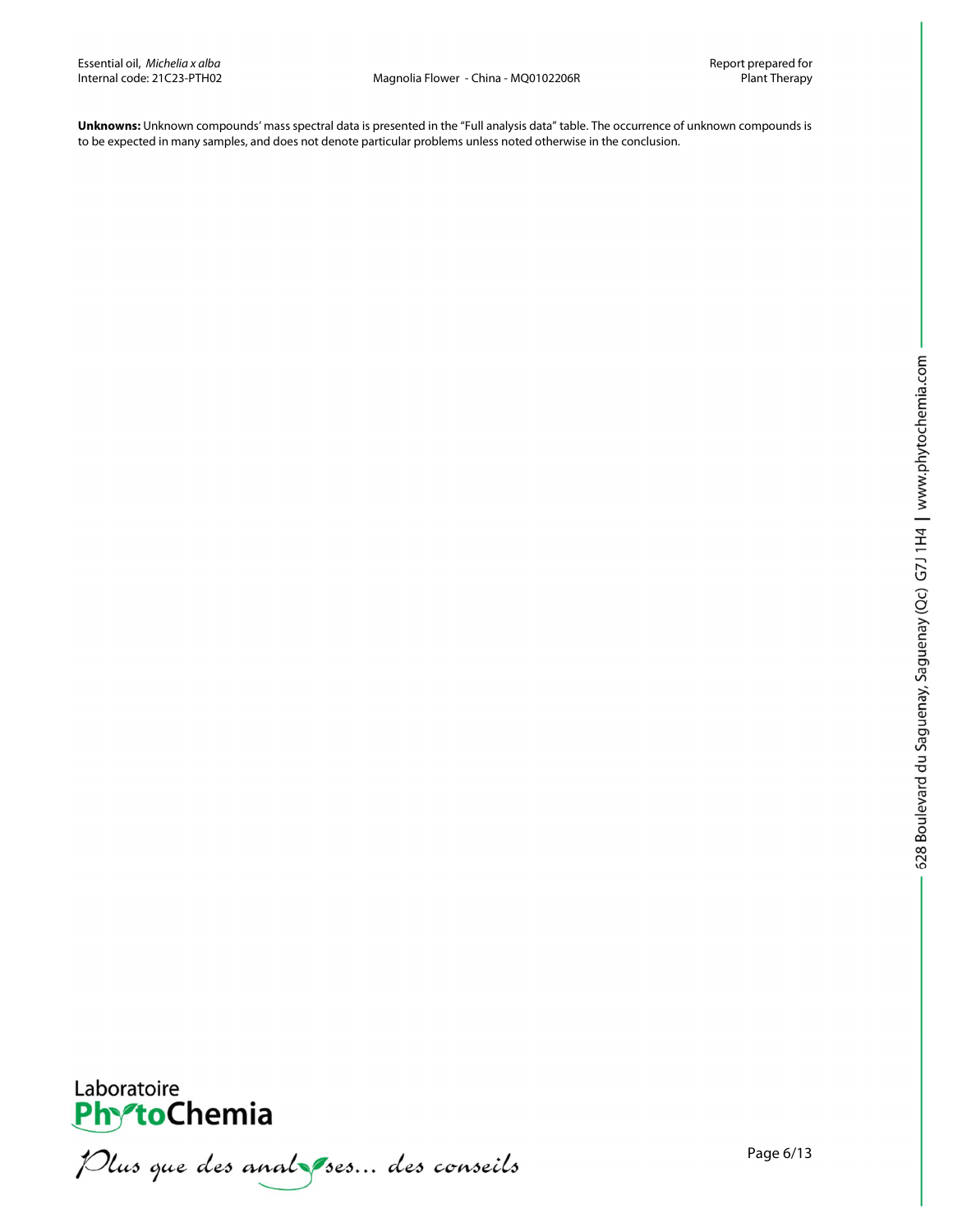# This page was intentionally left blank. The following pages present the complete data of the analysis.



Plus que des analzes... des conseils

Page 7/13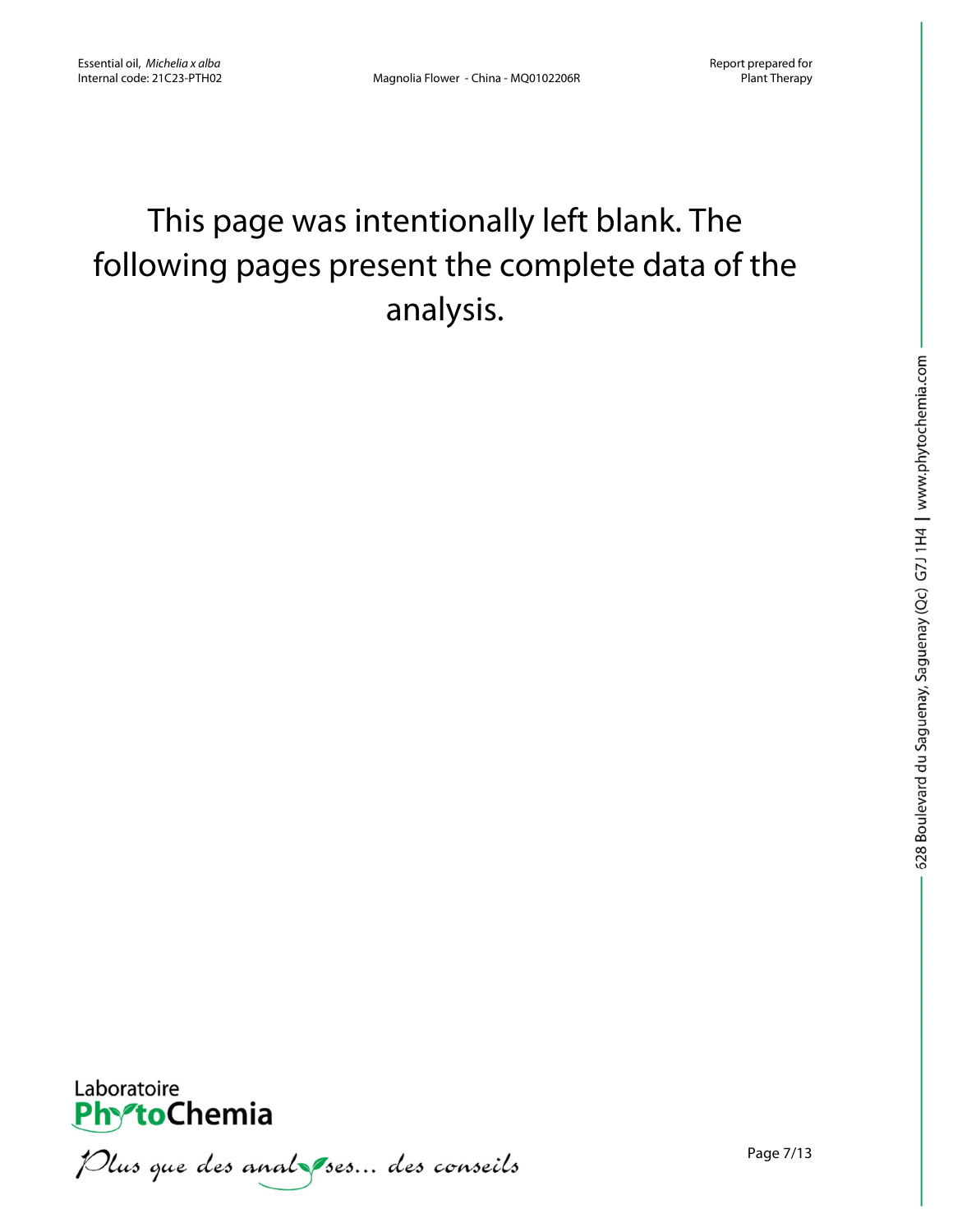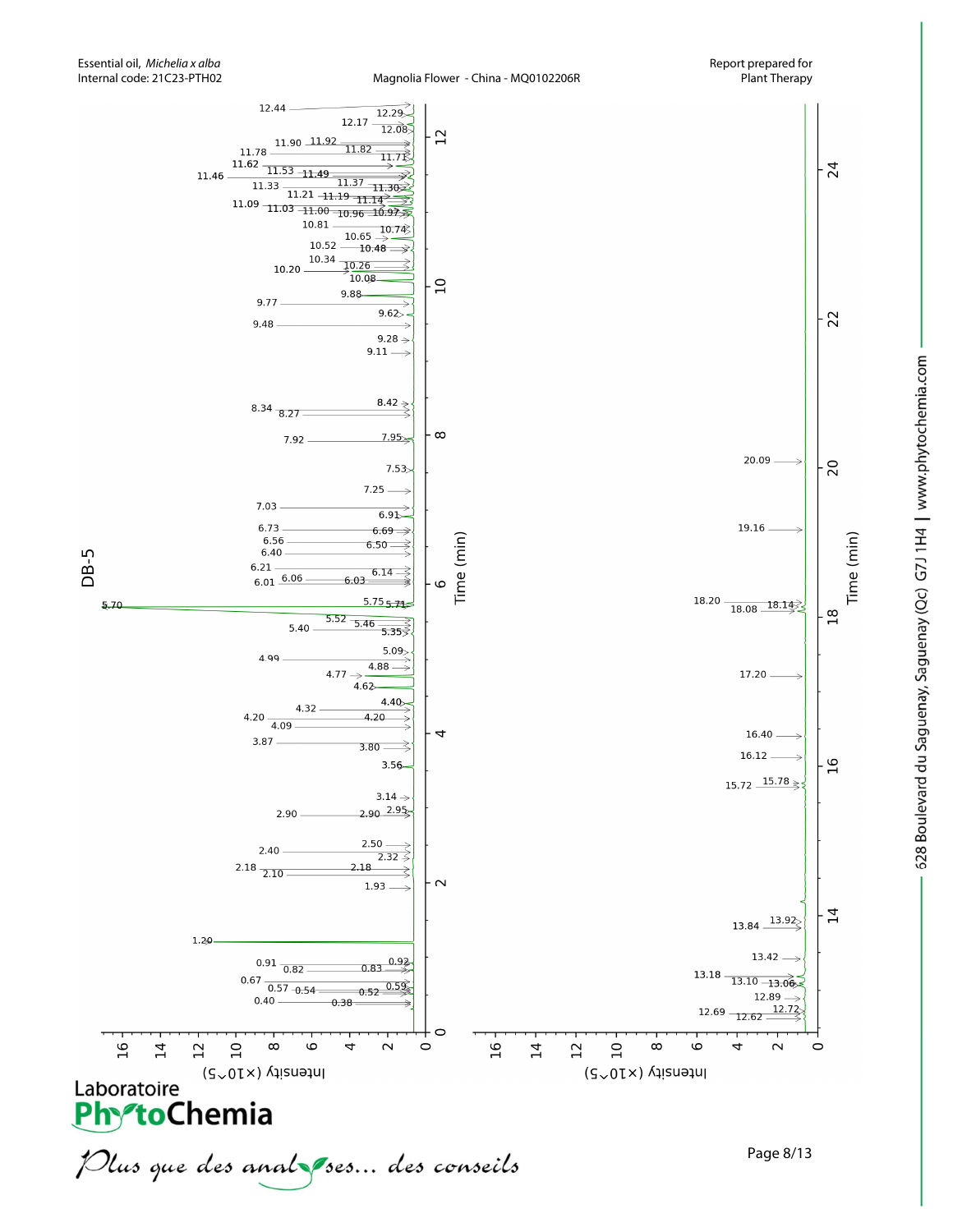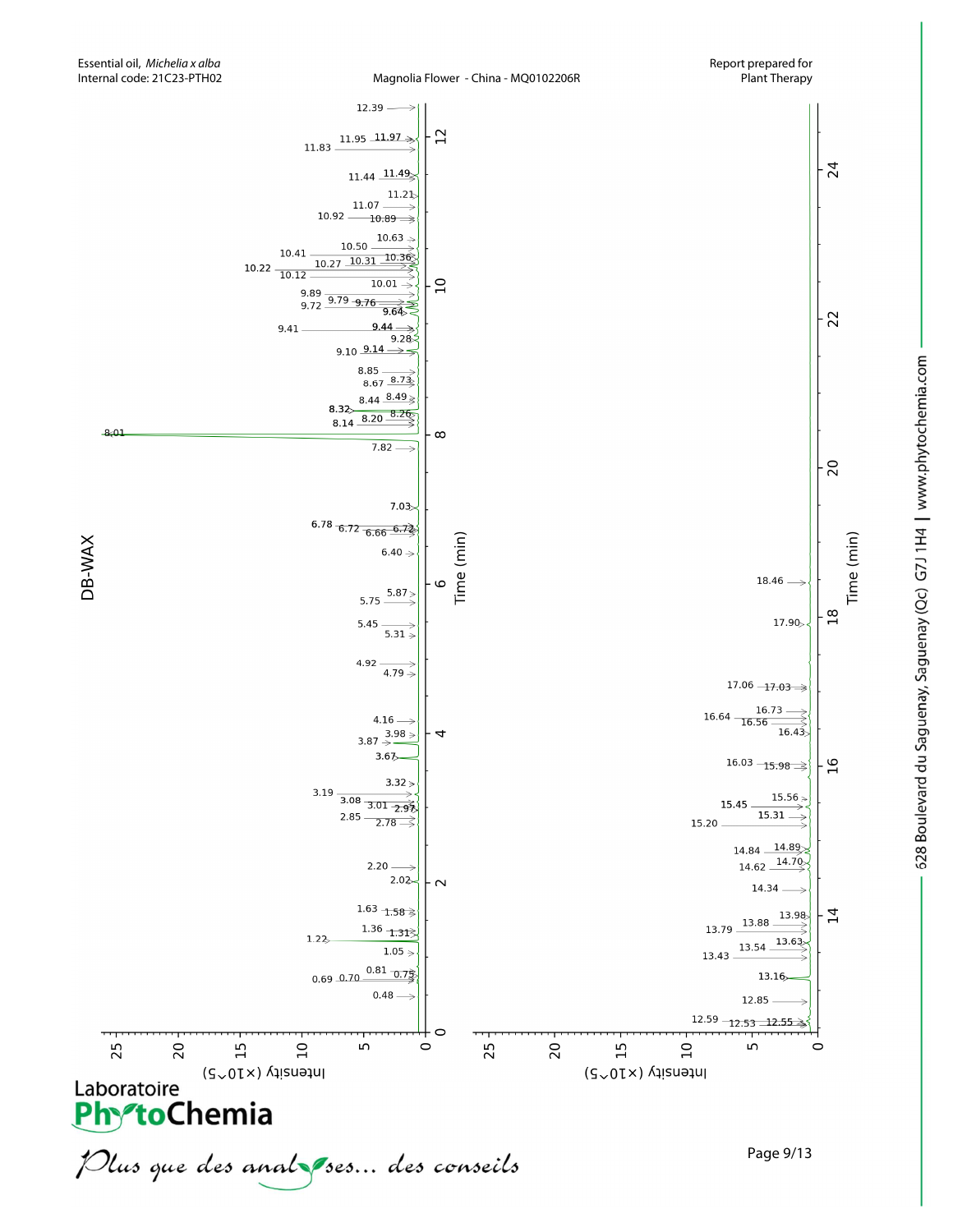# *FULL ANALYSIS DATA*

|                                | <b>Column DB-5</b> |      |        | <b>Column DB-WAX</b> |      |        |
|--------------------------------|--------------------|------|--------|----------------------|------|--------|
| <b>Identification</b>          | R.T                | R.I  | $\%$   | R.T                  | R.I  | $\%$   |
| Ethanol                        | 0.38               | 513  | tr     | 0.81                 | 908  | tr     |
| Isobutyral                     | 0.40               | 536  | tr     | 0.48                 | 784  | 0.02   |
| Methyl propionate              | 0.52               | 620  | 0.06   | 0.69                 | 872  | 0.05   |
| 1,3-Cyclohexadiene             | 0.54               | 628  | tr     |                      |      |        |
| Isovaleral                     | 0.57               | 640  | tr     |                      |      |        |
| 2-Methylbutyral                | 0.59               | 650  | 0.05   | 0.70                 | 879  | 0.04   |
| Methyl isobutyrate             | 0.67               | 680  | 0.01   | 0.75                 | 897  | 0.01   |
| $2 -$<br>Methylbutanenitrile   | 0.82               | 717  | 0.01   |                      |      |        |
| Methyl butyrate                | 0.83               | 719  | 0.07   | 1.05                 | 949  | 0.08   |
| Isoamyl alcohol                | 0.91               | 730  | 0.02   | $3.32*$              | 1177 | 0.10   |
| 2-Methylbutanol                | 0.92               | 733  | 0.06   | $3.32*$              | 1177 | [0.10] |
| Methyl 2-<br>methylbutyrate    | 1.20               | 775  | 5.67   | 1.22                 | 978  | 5.60   |
| Ethyl 2-                       | 1.93               | 850  | tr     | 1.58                 | 1023 | tr     |
| methylbutyrate                 |                    |      |        |                      |      |        |
| Methyl tiglate                 | 2.10               | 865  | 0.10   | $3.08*$              | 1158 | 0.12   |
| Isovaleric acid                | $2.18*$ †          | 872  | 0.41   | $9.44*$              | 1637 | 0.28   |
| Hexanol                        | $2.18*$ †          | 872  | [0.41] | 5.31                 | 1323 | 0.01   |
| 2-Methylbutyric<br>acid        | $2.32+$            | 884  | [0.41] | $9.64*$              | 1653 | 1.24   |
| 2-Heptanone                    | 2.40               | 891  | 0.01   | $2.97*$              | 1149 | 0.02   |
| Heptanal                       | 2.50               | 900  | 0.01   | $2.97*$              | 1149 | [0.02] |
| Methyl hexanoate               | $2.90*$            | 927  | 0.03   | 3.01                 | 1152 | 0.03   |
| a-Thujene                      | $2.90*$            | 927  | [0.03] | 1.36                 | 1001 | tr     |
| a-Pinene                       | 2.95               | 931  | 0.14   | 1.31                 | 992  | 0.16   |
| Camphene                       | 3.14               | 944  | 0.05   | 1.63                 | 1028 | 0.05   |
| Sabinene                       | $3.56*$            | 972  | 0.40   | 2.20                 | 1085 | tr     |
| β-Pinene                       | $3.56*$            | 972  | [0.40] | 2.02                 | 1067 | 0.40   |
| 6-Methyl-5-hepten-<br>2-one    | 3.80               | 988  | tr     | 4.92                 | 1295 | 0.02   |
| Myrcene                        | 3.87               | 993  | 0.08   | 2.78                 | 1134 | 0.08   |
| (3Z)-Hexenyl<br>acetate        | 4.09               | 1008 | tr     | 4.79                 | 1285 | 0.01   |
| a-Terpinene                    | $4.20*$            | 1015 | 0.08   | 2.86                 | 1140 | 0.03   |
| Caproic acid                   | $4.20*$            | 1015 | [0.08] | 11.44                | 1805 | 0.04   |
| para-Cymene                    | 4.32               | 1022 | 0.03   | 3.98                 | 1226 | 0.03   |
| Limonene                       | $4.40*$            | 1028 | 0.46   | $3.08*$              | 1158 | [0.12] |
| 1,8-Cineole                    | $4.40*$            | 1028 | [0.46] | 3.19                 | 1167 | 0.34   |
| $(Z)$ - $\beta$ -Ocimene       | 4.62               | 1041 | 1.68   | $3.67*$              | 1204 | 1.69   |
| $(E)$ -β-Ocimene               | 4.77               | 1051 | 2.22   | 3.87                 | 1219 | 2.16   |
| γ-Terpinene                    | 4.88               | 1058 | 0.04   | $3.67*$              | 1204 | [1.69] |
| cis-Sabinene                   |                    |      |        |                      |      |        |
| hydrate                        | 4.99               | 1065 | 0.01   | $6.78*$              | 1430 | 0.18   |
| cis-Linalool oxide<br>(fur.)   | 5.09               | 1071 | 0.12   | 6.40                 | 1402 | 0.13   |
| trans-Linalool oxide<br>(fur.) | $5.35*$            | 1087 | 0.20   | $6.78*$              | 1430 | [0.18] |

Laboratoire<br>**Phy<sup>s</sup>toChemia** 

Plus que des analzes... des conseils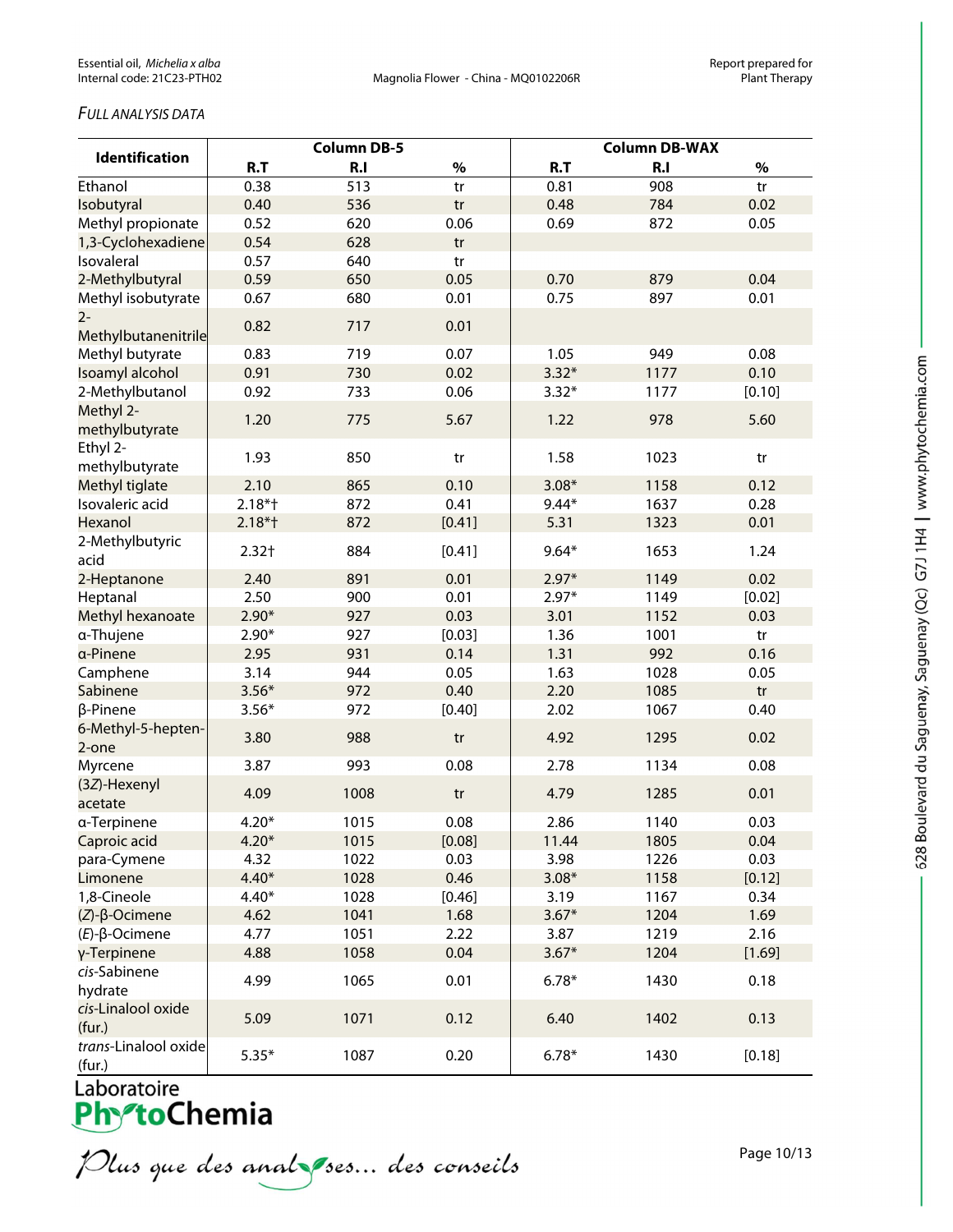Essential oil, *Michelia x alba* Report prepared for<br>
Internal code: 21C23-PTH02 **Report prepared for Magnolia Flower** - China - MQ0102206R **Report prepared for plant** 

Magnolia Flower - China - MQ0102206R

| Terpinolene                                | $5.35*$  | 1087 | [0.20]  | 4.16     | 1240 | 0.04   |
|--------------------------------------------|----------|------|---------|----------|------|--------|
| Methyl benzoate                            | 5.40     | 1090 | 0.03    | 8.49     | 1561 | 0.06   |
| trans-Sabinene                             | 5.46     | 1094 | 0.01    | 7.82     | 1508 | 0.06   |
| hydrate                                    |          |      |         |          |      |        |
| Rosefuran                                  | 5.52     | 1099 | 0.01    | 5.87     | 1363 | 0.01   |
| Hotrienol                                  | $5.70*$  | 1110 | 61.72   | 8.67     | 1575 | 0.09   |
| Linalool                                   | $5.70*$  | 1110 | [61.72] | 8.01     | 1523 | 61.17  |
| endo-Fenchol                               | 5.71     | 1110 | 0.08    | $8.20*$  | 1538 | 0.10   |
| Phenylethyl alcohol                        | 5.75     | 1113 | 0.26    | 11.97*   | 1852 | 0.31   |
| Methyl octanoate                           | 6.01     | 1130 | 0.02    | 5.76     | 1355 | 0.01   |
| allo-Ocimene                               | 6.03     | 1131 | 0.04    | 5.45     | 1333 | 0.04   |
| (Z)-Myroxide                               | 6.06     | 1133 | 0.01    | 6.72     | 1426 | 0.01   |
| Camphor                                    | 6.14     | 1138 | 0.03    | $7.03*$  | 1449 | 0.38   |
| Camphene hydrate                           | 6.21     | 1143 | 0.01    | $8.32*$  | 1548 | 6.55   |
| Nerol oxide                                | 6.40     | 1155 | 0.01    | 6.72     | 1426 | 0.01   |
| <b>Borneol</b>                             | 6.50     | 1162 | 0.05    | $9.64*$  | 1653 | [1.24] |
| cis-Linalool oxide<br>(pyr.)               | 6.56     | 1165 | 0.01    | 10.12    | 1693 | 0.09   |
| Terpinen-4-ol                              | 6.69     | 1174 | 0.08    | 8.44     | 1557 | 0.07   |
| trans-Linalool oxide<br>(pyr.)             | 6.73     | 1176 | 0.01    | 10.41    | 1717 | 0.02   |
| a-Terpineol                                | 6.91     | 1188 | 0.52    | $9.64*$  | 1653 | [1.24] |
| Methylchavicol                             | 7.03     | 1195 | 0.08    | $9.14*$  | 1612 | 1.29   |
| $(3E, 5E) - 2, 6 -$<br>Dimethylocta-3,5,7- | 7.25     | 1210 | tr      | 11.21    | 1785 | tr     |
| trien-2-ol                                 |          |      |         |          |      |        |
| Nerol                                      | 7.53     | 1229 | 0.12    | 10.92    | 1760 | 0.11   |
| Phenylethyl acetate                        | 7.92     | 1255 | 0.06    | 10.89    | 1757 | 0.06   |
| Geraniol                                   | 7.95     | 1257 | 0.33    | 11.49*   | 1809 | 0.40   |
| Undec-(5Z)-en-2-<br>one                    | 8.27     | 1278 | 0.03    | 8.73     | 1579 | 0.03   |
| Safrole                                    | 8.34     | 1283 | 0.07    | 11.49*   | 1809 | [0.40] |
| Indole                                     | $8.42*$  | 1288 | 0.14    | 17.06    | 2354 | 0.06   |
| 1-Nitro-2-                                 | $8.42*$  | 1288 | [0.14]  | 13.98    | 2039 | 0.03   |
| phenylethane                               |          |      |         |          |      |        |
| Methyl anthranilate                        | 9.11     | 1336 | 0.02    | 15.20    | 2159 | 0.04   |
| a-Cubebene                                 | 9.28     | 1348 | 0.13    | 6.66     | 1422 | 0.08   |
| Hodiendiol<br>derivative III               | 9.48     | 1362 | 0.02    | $12.55*$ | 1904 | 0.13   |
| a-Copaene                                  | 9.62     | 1373 | 0.37    | $7.03*$  | 1449 | [0.38] |
| cis-β-Elemene                              | 9.77     | 1383 | 0.10    | $8.20*$  | 1538 | [0.10] |
| β-Elemene                                  | 9.88     | 1391 | 2.85    | $8.32*$  | 1548 | [6.55] |
| Methyleugenol                              | 10.08    | 1405 | 2.10    | 13.16*   | 1961 | 2.08   |
| β-Caryophyllene                            | $10.20*$ | 1414 | 3.59    | $8.32*$  | 1548 | [6.55] |
| cis-a-Bergamotene                          | $10.20*$ | 1414 | [3.59]  | $8.14*$  | 1534 | 0.16   |
| a-Santalene                                | 10.26    | 1418 | 0.08    | $8.14*$  | 1534 | [0.16] |
| β-Copaene                                  | 10.34    | 1424 | 0.04    | 8.26     | 1543 | 0.04   |
| a-Guaiene                                  | 10.48*   | 1435 | 0.20    | $8.32*$  | 1548 | [6.55] |
| trans-a-<br>Bergamotene                    | 10.48*   | 1435 | [0.20]  | $8.32*$  | 1548 | [6.55] |
| Phenylethyl<br>butyrate                    | 10.52    | 1438 | 0.05    | $12.55*$ | 1904 | [0.13] |

Plus que des analzes... des conseils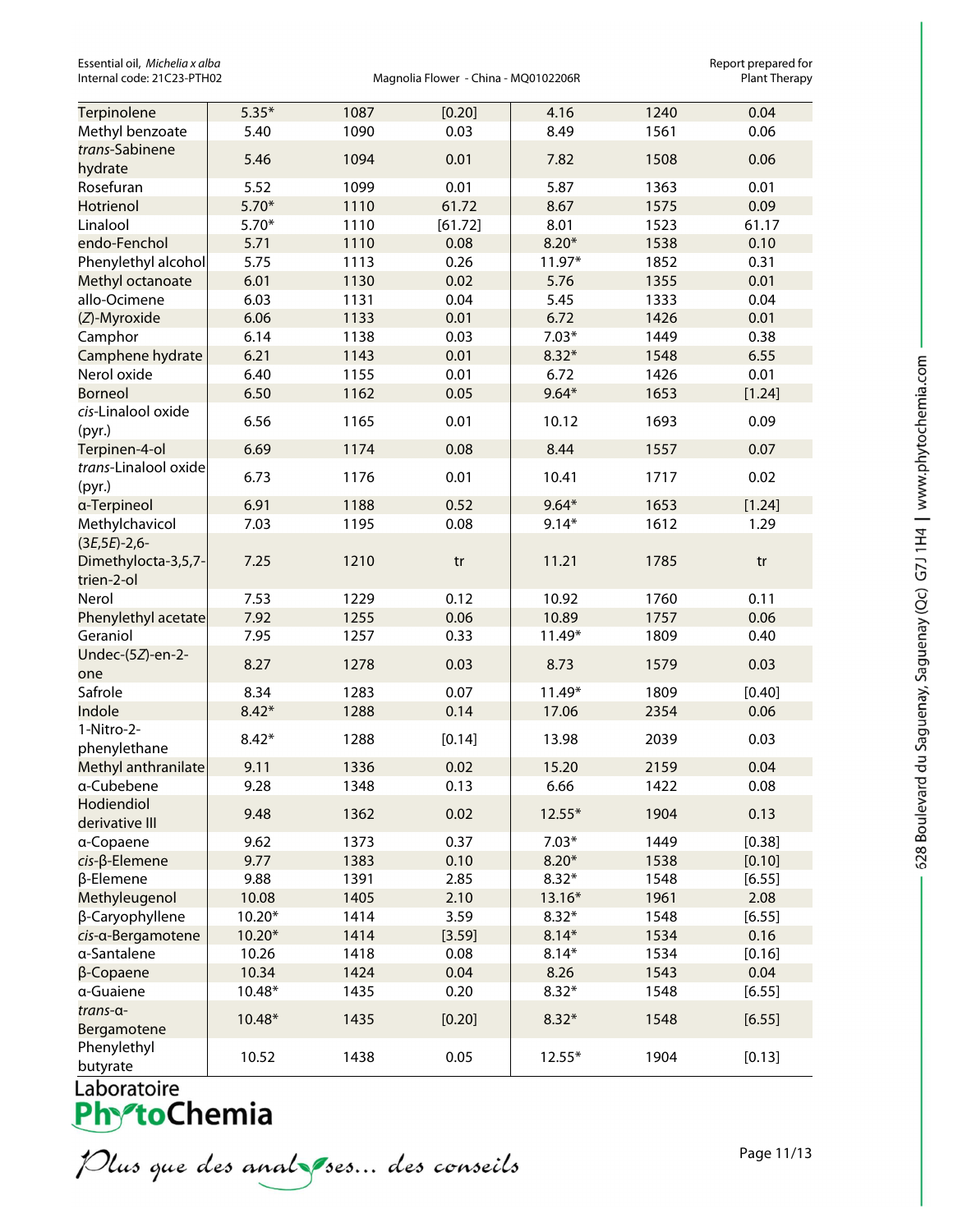Essential oil, *Michelia x alba* Report prepared for<br>Internal code: 21C23-PTH02 **Report prepared for Magnolia Flower** - China - MQ0102206R

Magnolia Flower - China - MQ0102206R

| a-Humulene                                                                                       | 10.65           | 1448         | 1.27           | $9.14*$  | 1612 | [1.29] |
|--------------------------------------------------------------------------------------------------|-----------------|--------------|----------------|----------|------|--------|
| allo-                                                                                            | 10.74           | 1455         | 0.02           | 8.85     | 1589 | 0.03   |
| Aromadendrene                                                                                    |                 |              |                |          |      |        |
| $(E)$ - $\beta$ -Farnesene                                                                       | 10.81           | 1460         | 0.05           | 9.41     | 1634 | 0.08   |
| trans-Cadina-1(6),4-<br>diene                                                                    | 10.96           | 1471         | 0.06           | 9.10     | 1609 | 0.06   |
| Selina-4,11-diene                                                                                | 10.97           | 1472         | 0.36           | 9.28     | 1624 | 0.34   |
| γ-Muurolene                                                                                      | 11.00           | 1474         | 0.09           | $9.44*$  | 1637 | [0.28] |
| Germacrene D                                                                                     | $11.03*$        | 1476         | 0.68           | $9.64*$  | 1653 | [1.24] |
| a-Amorphene                                                                                      | $11.03*$        | 1476         | [0.68]         | $9.44*$  | 1637 | [0.28] |
| Unknown [m/z 189,<br>133 (75), 91 (71),<br>105 (69), 93 (44)<br>204(33)]                         | 11.09*          | 1480         | 1.42           | $9.44*$  | 1637 | [0.28] |
| β-Selinene                                                                                       | 11.09*          | 1480         | [1.42]         | 9.72     | 1660 | 1.39   |
| Phenylethyl<br>isovalerate                                                                       | 11.14           | 1484         | 0.20           | 12.85    | 1932 | 0.01   |
| Valencene                                                                                        | 11.19           | 1488         | 0.05           | $9.76*$  | 1663 | 0.06   |
| a-Selinene                                                                                       | $11.21*$        | 1490         | 1.20           | 9.79     | 1666 | 1.20   |
| epi-Cubebol                                                                                      | $11.21*$        | 1490         | [1.20]         | 11.83    | 1840 | 0.03   |
| a-Muurolene                                                                                      | $11.30*$        | 1496         | 0.62           | 9.89     | 1673 | 0.12   |
| Methyl $(E)$ -                                                                                   |                 |              |                |          |      |        |
| isoeugenol                                                                                       | $11.30*$        | 1496         | [0.62]         | 14.84    | 2123 | 0.49   |
| Germacrene A                                                                                     | 11.33           | 1498         | 0.29           | $10.22*$ | 1700 | 0.36   |
| δ-Guaiene                                                                                        | 11.37           | 1502         | 0.05           | $9.76*$  | 1663 | [0.06] |
| β-Bisabolene                                                                                     | $11.46*$        | 1508         | 0.38           | 10.01    | 1683 | 0.30   |
| γ-Cadinene                                                                                       | $11.46*$        | 1508         | [0.38]         | $10.22*$ | 1700 | [0.36] |
| Cubebol                                                                                          | 11.49*          | 1510         | 0.20           | 12.39    | 1890 | 0.04   |
| (3E,6E)-α-Farnesene<br>Unknown [m/z 161,<br>81 (93), 105 (66), 93<br>(60), 119 (60), 204<br>(54) | 11.49*<br>11.53 | 1510<br>1514 | [0.20]<br>0.02 | 10.36    | 1713 | 0.14   |
| trans-Calamenene                                                                                 | $11.62*$        | 1521         | 1.13           | 11.07    | 1773 | 0.04   |
| δ-Cadinene                                                                                       | $11.62*$        | 1521         | [1.13]         | 10.27    | 1705 | 0.97   |
| Zonarene                                                                                         | $11.62*$        | 1521         | [1.13]         | 10.31    | 1708 | 0.01   |
| trans-Cadina-1,4-<br>diene                                                                       | 11.71           | 1528         | 0.18           | 10.50    | 1725 | 0.18   |
| a-Cadinene                                                                                       | 11.78           | 1533         | 0.03           | 10.63    | 1736 | 0.02   |
| a-Calacorene                                                                                     | 11.82           | 1536         | 0.05           | 11.95    | 1850 | 0.03   |
| Isocaryophyllene<br>epoxide B                                                                    | 11.90           | 1543         | 0.07           | 11.97*   | 1852 | [0.31] |
| a-Elemol                                                                                         | 11.92           | 1545         | 0.04           | 13.88    | 2029 | 0.05   |
| Elemicin                                                                                         | 12.08           | 1557         | 0.03           | $15.31*$ | 2170 | 0.10   |
| (E)-Nerolidol                                                                                    | 12.17           | 1564         | 0.37           | $13.63*$ | 2004 | 0.37   |
| Caryophyllene                                                                                    |                 |              |                |          |      |        |
| oxide                                                                                            | 12.29           | 1574         | 0.40           | 12.59    | 1908 | 0.43   |
| Viridiflorol                                                                                     | 12.44           | 1585         | 0.02           | 13.79    | 2020 | 0.05   |
| Humulene epoxide<br>Ш                                                                            | 12.62           | 1600         | 0.10           | 13.16*   | 1961 | [2.08] |
| Unknown [m/z 43,<br>81 (97), 135 (71), 95                                                        | 12.69           | 1605         | 0.12           | 14.34    | 2073 | 0.10   |

Plus que des anal ses... des conseils